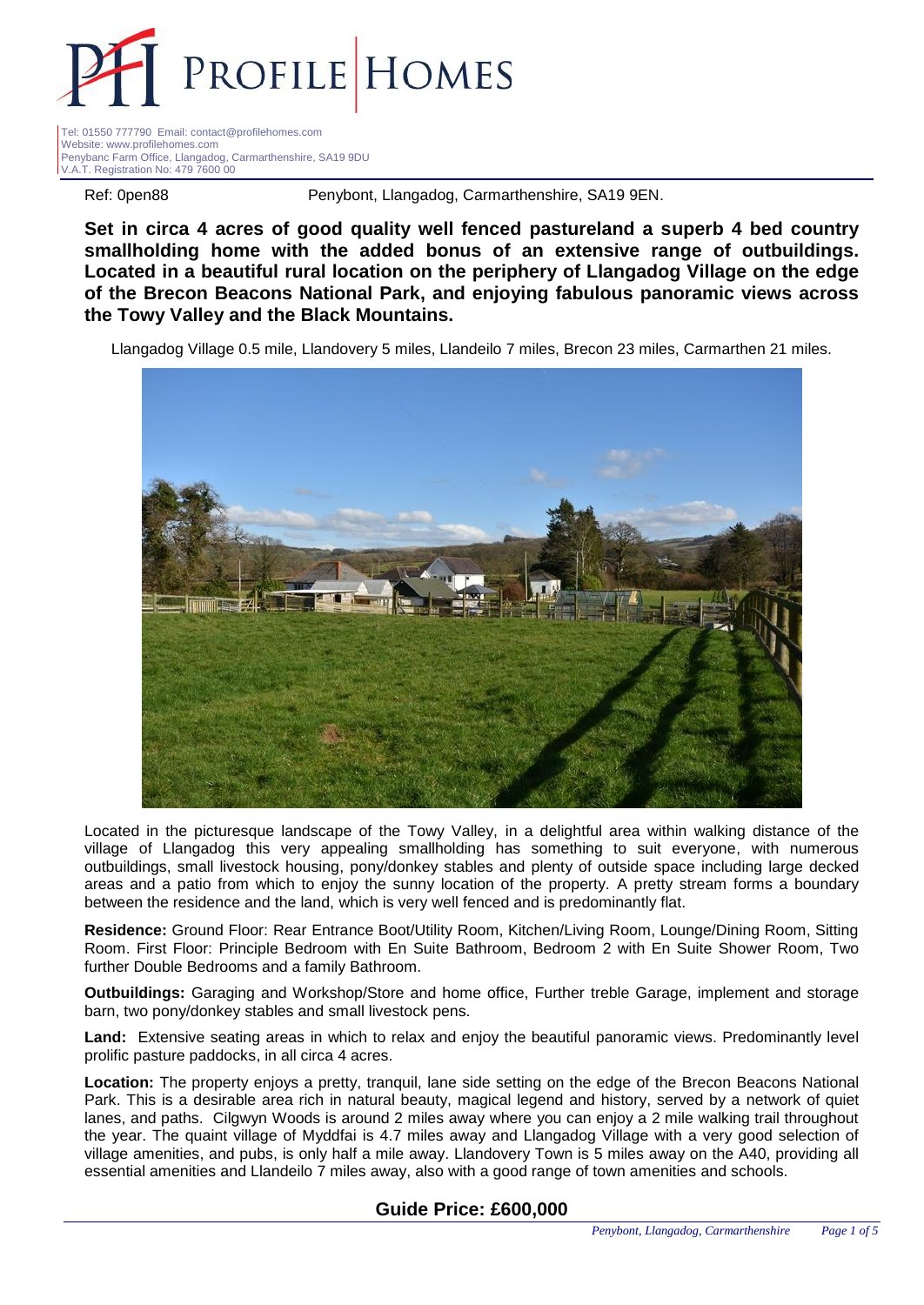# **THE ACCOMMODATION:**

Completely refurbished and with a lovely ambiance, this spacious home has been lovingly finished to a high standard. Benefitting from having been rewired and replumbed, new carpets and tiled flooring, a new oil boiler and new double glazed windows.

| <b>Ground Floor-</b>                             |                                                                                                                                                                                                                                                                                                                                                                                                                                                   |
|--------------------------------------------------|---------------------------------------------------------------------------------------------------------------------------------------------------------------------------------------------------------------------------------------------------------------------------------------------------------------------------------------------------------------------------------------------------------------------------------------------------|
| <b>REAR ENTRANCE :</b>                           | Partially glazed door leads into the boot/utility room.                                                                                                                                                                                                                                                                                                                                                                                           |
| <b>BOOT ROOM/UTILITY</b><br><b>ROOM:</b>         | 8' x 7'6" Base unit with stainless steel sink, plumbing and space for a washing<br>machine and tumble dryer and work surface over. Matching tall cupboard which<br>houses the Worcester oil fired boiler. Tiled floor, window to the rear. Door to the<br>lounge/dining room and further door to:-                                                                                                                                                |
| <b>OPEN-PLAN KITCHEN/</b><br><b>LIVING ROOM:</b> | 19'5" x 17'9" overall. Range of wall and base units with $1\frac{1}{2}$ bowl stainless steel<br>sink and work surface over. Integral concealed dishwasher. Space for an American<br>style fridge freezer. Range style cooker with extractor hood over. Matching larder<br>and storage units. Tiled flooring, ceiling downlights. Triple aspect with windows to<br>the front, rear and side. Staircase to the first floor principle bedroom suite. |
| <b>LOUNGE/DINING ROOM:</b>                       | 27'6" x 12'8". Staircase to the main first floor landing. Three windows to the rear,<br>windows to the sides and half glazed external side door which leads out to the<br>patio. Wood effect tiled floor. Door to:-                                                                                                                                                                                                                               |
| <b>SITTING ROOM:</b>                             | 25'8" x 15'6". Marble fireplace and surround housing a multi-fuel stove on a marble<br>hearth. Half glazed door and window to the front. Wood effect tiled flooring.                                                                                                                                                                                                                                                                              |
| First Floor -                                    |                                                                                                                                                                                                                                                                                                                                                                                                                                                   |
| <b>PRINCIPLE BEDROOM:</b>                        | 17'4" x 15'2". Partially exposed A frames. Two Velux roof windows to the front and<br>one to the rear. Two built in wardrobes. Door to the en suite bathroom.                                                                                                                                                                                                                                                                                     |
| <b>EN SUITE BATHROOM:</b>                        | 8'6" x 7'2". White suite comprising bath with shower attachment, wash hand basin,<br>W.C. Fully tiled shower enclosure. Ladder style heated towel rail, tiled walls and<br>tiled floor. Extractor fan, shaver point and light. Window to the front.                                                                                                                                                                                               |
| <b>MAIN LANDING:</b>                             | Accessed via the staircase in the lounge/dining room Window to the front elevation,<br>ceiling downlights, doors to:-                                                                                                                                                                                                                                                                                                                             |
| <b>BEDROOM 2:</b>                                | 15' x 12' max L shaped room. Two windows to the end elevation with extensive<br>views across the garden, pasture paddocks and dramatic Towy Valley countryside<br>beyond. Ceiling downlights. Door to the en suite shower room.                                                                                                                                                                                                                   |
| <b>EN SUITE SHOWER</b><br><b>ROOM:</b>           | 8'10" x 6'8". Large shower enclosure with drencher head shower, and hand<br>shower attachment. Wash hand basin and W.C. Ladder style heated towel rail,<br>ceiling downlights and extractor fan. Shaver point. Tiled walls and tiled floor.<br>Window to the rear.                                                                                                                                                                                |
| <b>BEDROOM 3:</b>                                | 16'3" x 10'8". Window to the front, with lovely far reaching views.                                                                                                                                                                                                                                                                                                                                                                               |
| <b>BEDROOM 4:</b>                                | 16'4" x 10'2". Window to the front, again with lovely views. Storage cupboards and<br>loft access.                                                                                                                                                                                                                                                                                                                                                |
| <b>FAMILY BATHROOM:</b>                          | 11'6" x 7'7". Contemporary suite comprising of a bath with hand shower<br>attachment, wash hand basin, W.C., shower enclosure with drencher head shower<br>unit, ladder style heated towel rail. Ceiling downlights and extractor fan. Tiled floor<br>and tiled walls. Cupboard housing the water cylinder. Two windows to the rear.                                                                                                              |
|                                                  |                                                                                                                                                                                                                                                                                                                                                                                                                                                   |

**N.B. Floor plans page 5.**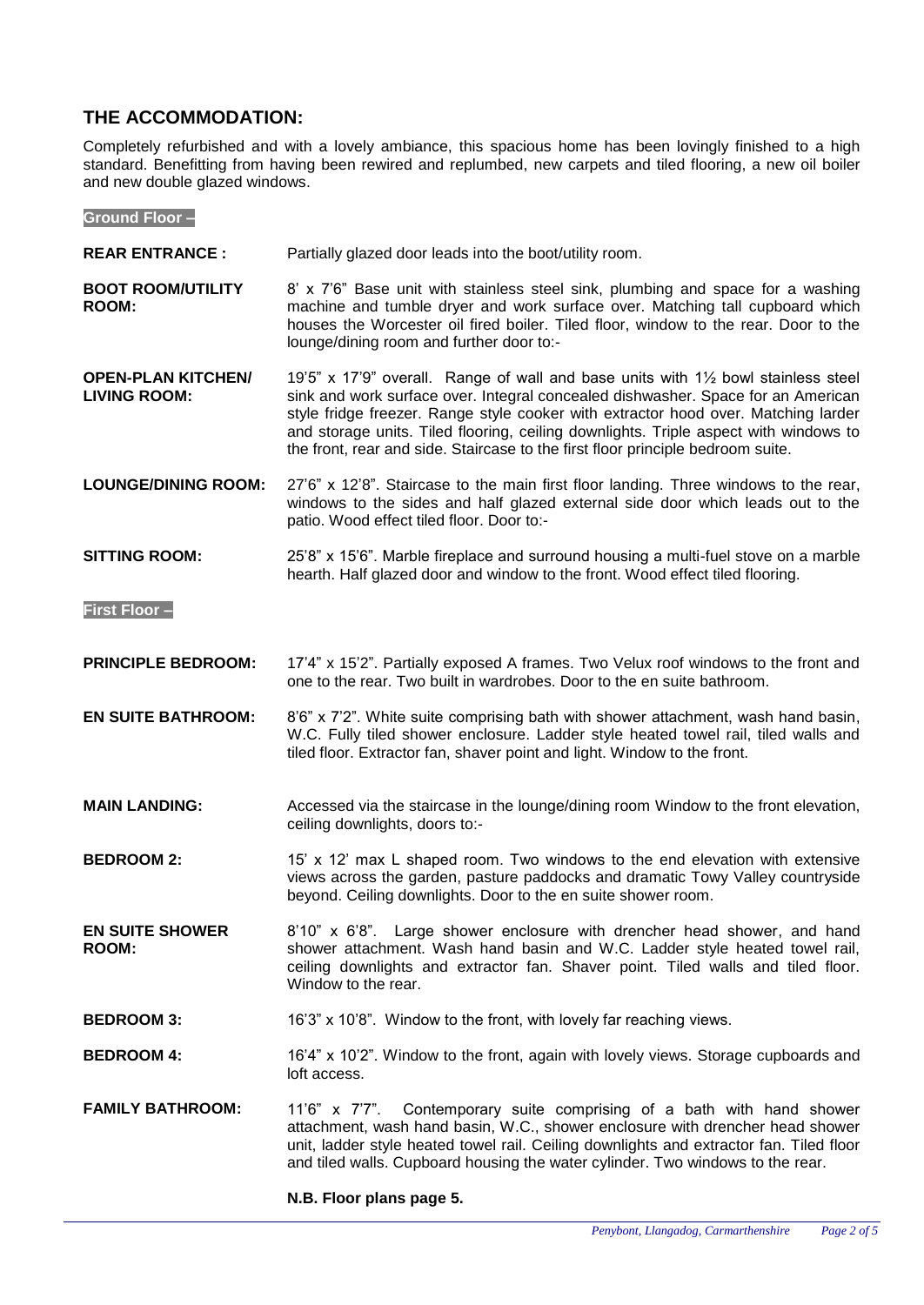## **OUTBUILDINGS:**

There is an extensive range of useful buildings providing garaging, workshops and store rooms along with pony/donkey stables and small animal housing.

| <b>OUTSIDE W.C.</b>                           | W.C. adjoining the house but accessed externally.                                                                                                                                                                                                                                                                                                                                                                                                                                                                                                                                                                                                                                 |
|-----------------------------------------------|-----------------------------------------------------------------------------------------------------------------------------------------------------------------------------------------------------------------------------------------------------------------------------------------------------------------------------------------------------------------------------------------------------------------------------------------------------------------------------------------------------------------------------------------------------------------------------------------------------------------------------------------------------------------------------------|
| <b>DOUBLE GARAGE &amp;</b><br><b>STORE:</b>   | 31'6" x 24'8" overall. Power and lighting. Concrete floor. The ground floor provides<br>garaging and workshop/storage space with two sets of vehicular doors to the front<br>and side pedestrian door. A staircase leads to the first floor where there are two<br>rooms.                                                                                                                                                                                                                                                                                                                                                                                                         |
| <b>OFFICE:</b>                                | 12'10" x 8'. Adjoining the rear of the garage and store. Power and lighting, window<br>to the rear.                                                                                                                                                                                                                                                                                                                                                                                                                                                                                                                                                                               |
| <b>STORE BUILDING:</b>                        | 19'4" x 15'5". Profile clad.                                                                                                                                                                                                                                                                                                                                                                                                                                                                                                                                                                                                                                                      |
| <b>TIMBER IMPLEMENT</b><br>SHED:              | 13'8" x 8'2".                                                                                                                                                                                                                                                                                                                                                                                                                                                                                                                                                                                                                                                                     |
| <b>TWO PONY STABLES:</b>                      | 11' x 10'. Each, with a central covered area.                                                                                                                                                                                                                                                                                                                                                                                                                                                                                                                                                                                                                                     |
| <b>FEED ROOM:</b>                             | 10'10" x 8'6".                                                                                                                                                                                                                                                                                                                                                                                                                                                                                                                                                                                                                                                                    |
| <b>TIMBER SHED /</b><br><b>INTERNAL PENS:</b> | 12' x 11'6". Four internal pens, ideal for goats/small livestock.                                                                                                                                                                                                                                                                                                                                                                                                                                                                                                                                                                                                                 |
|                                               | Located some distance from the residence, on the perimeter of the property's<br>boundary, with vehicular access off the approach lane, there is another triple<br>garage and workshop which was once a dairy providing supplies to the village.                                                                                                                                                                                                                                                                                                                                                                                                                                   |
| <b>TRIPLE</b><br><b>GARAGE/WORKSHOP:</b>      | 27' x 20'. Full width steel vehicular door with integral pedestrian door. Windows to<br>the rear and side. Power and lighting, concrete floor.                                                                                                                                                                                                                                                                                                                                                                                                                                                                                                                                    |
| THE APPROACH:                                 | This lane side property is approached off a quiet country lane on the outskirts of<br>Llangadog, (walking distance), village. There is a gated entrance into the<br>tarmacadam driveway which leads to the rear of the property and outbuildings.<br>Ample parking and turning for numerous vehicles.                                                                                                                                                                                                                                                                                                                                                                             |
| <b>GARDENS &amp; LAND:</b>                    | The grounds around the property are a delight with a full width terrace to the end<br>elevation and a large decked area which has a bespoke bridge crossing the pretty<br>stream. Steps lead up to a further large decked area and gazebo. A lovely place to<br>sit and relax and enjoy the beautiful surroundings and listen to the stream flowing<br>along. There are various enclosures including pig sties and a sizeable chicken<br>coop and run, and a large greenhouse. Beyond the garden to the south and west of<br>the house, there are level pasture paddocks divided into various enclosures all<br>bounded by post and rail and stock fencing. In all circa 4 acres. |
| <b>SERVICES:</b>                              | We understand that the property has mains electricity, mains water supply and a<br>private drainage system. We are informed the property has a recently installed<br>Worcester oil fired boiler which serves the central heating and the hot water.<br>Telephone is understood to be connected and should be available to purchasers<br>subject to the usual transfer arrangements.                                                                                                                                                                                                                                                                                               |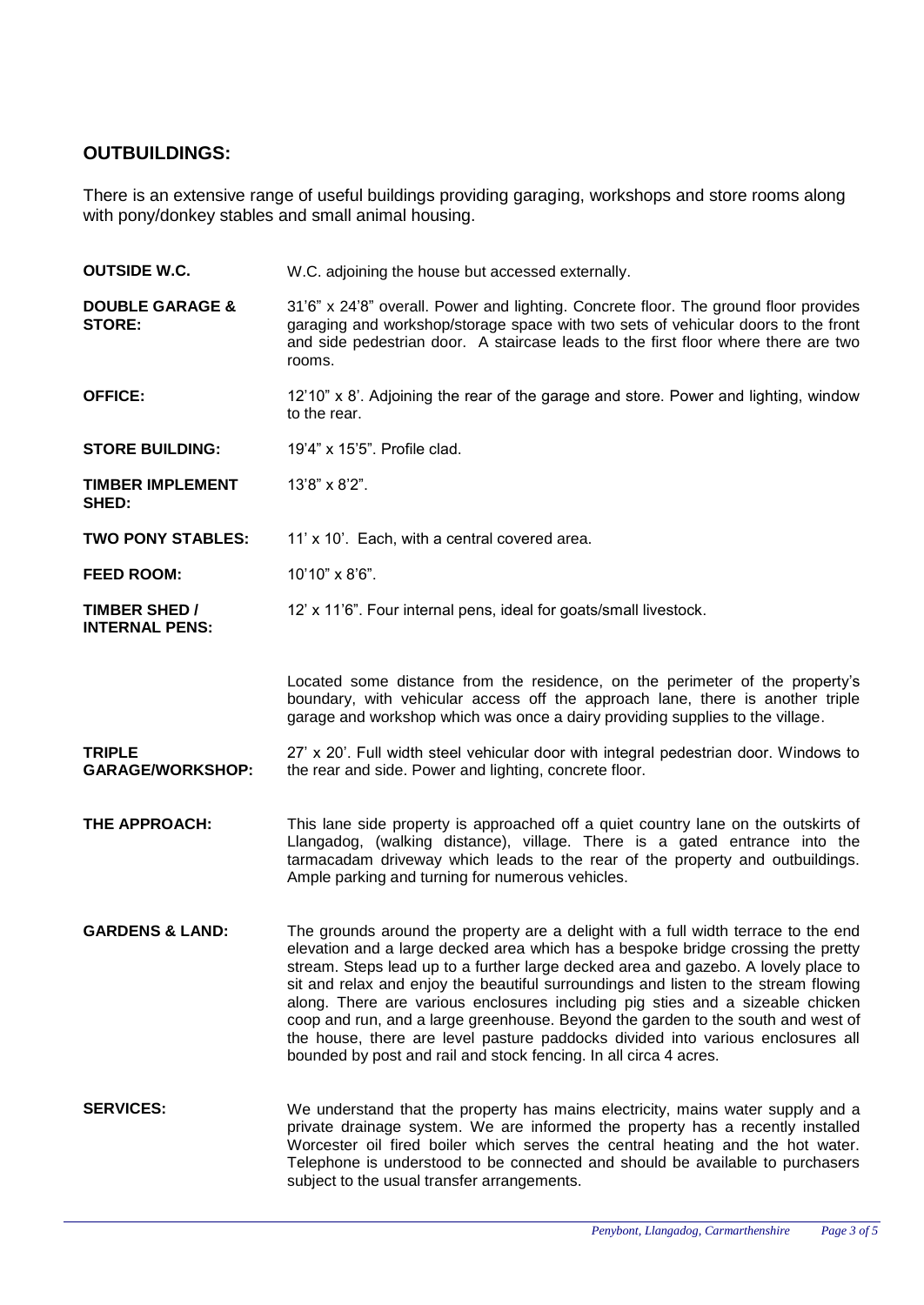| <b>COUNCIL TAX:</b>                                                  | We are informed that the property is within Council Tax Band "F".<br>(Carmarthenshire County Council)                          |
|----------------------------------------------------------------------|--------------------------------------------------------------------------------------------------------------------------------|
| <b>FIXTURES &amp;</b><br><b>FITTINGS:</b>                            | Fixtures and fittings that are referred to within these particulars will be included in<br>the sale unless otherwise stated.   |
| <b>WAYLEAVES,</b><br><b>EASEMENTS &amp;</b><br><b>RIGHTS OF WAY:</b> | The property is sold subject to and with the benefit of all wayleaves, easements<br>and rights of way declared and undeclared. |
| <b>TENURE &amp;</b><br><b>POSSESSION:</b>                            | We are informed that the property is freehold with vacant possession on<br>completion, by arrangement.                         |
|                                                                      |                                                                                                                                |

**VIEWING: Accompanied viewings by prior appointment only with the Sole Selling Agents – PROFILE HOMES Tel: 01550 777790 Email: contact@profilehomes.com Website: [www.profilehomes.com](http://www.profilehomes.com/)**

#### **ENERGY PERFORMANCE FIGURES**